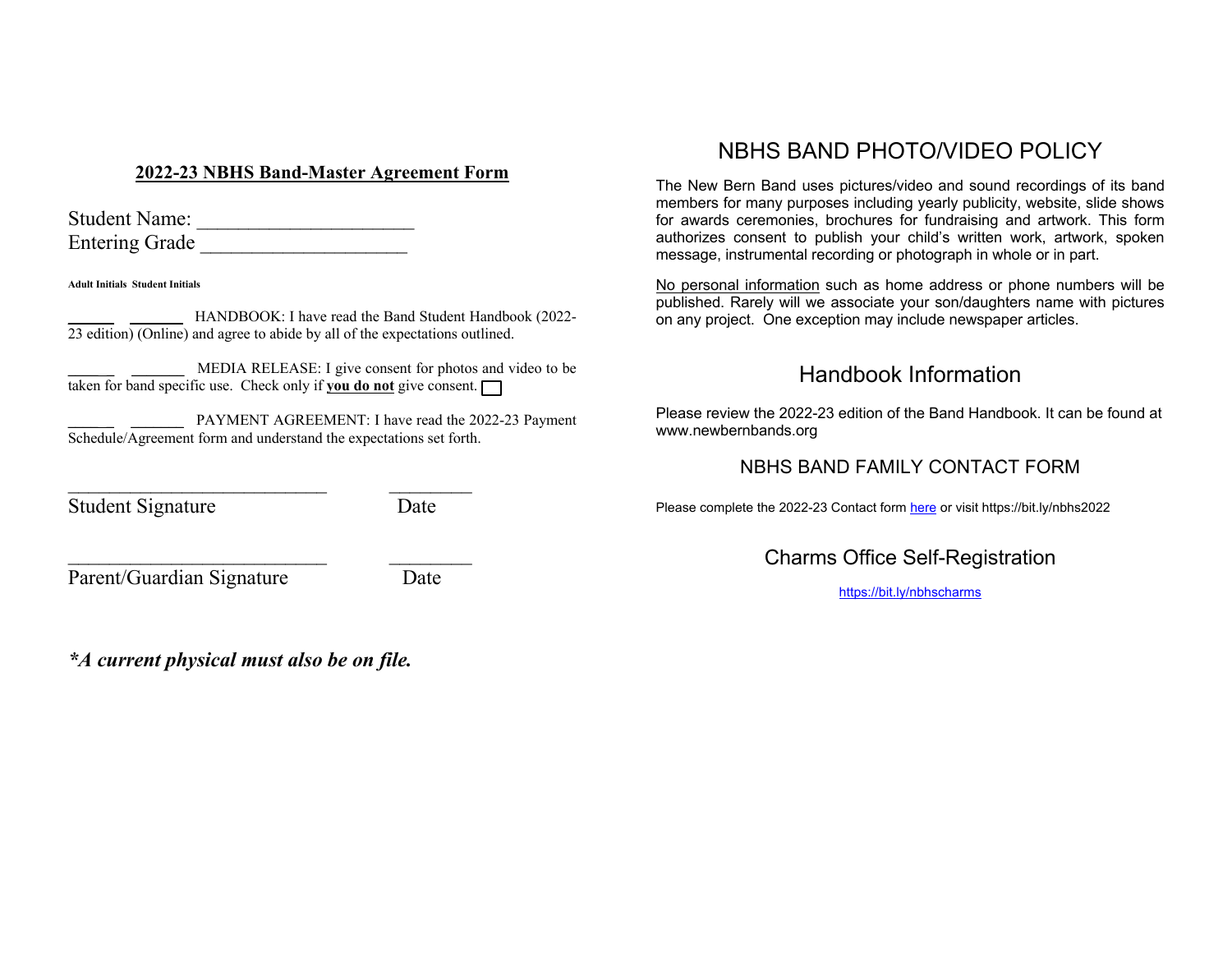#### **Payment Schedule**

We encumber many costs in advance on students' behalf. For this reason, there can be no refunds due to ineligibility or change of schedule, as expenses are pre-paid. Parents of any student with financial difficulty must contact the treasurer or director by email in advance of any due date affected for an extension. TOTAL PARTICIPATION IN ALL FUNDRAISERS IS REQUIRED FOR ANYONE IN THIS CIRCUMSTANCE.

#### **Additional Notes:**

1. Damage to school owned instruments will be paid by the student using it

2. Band and Guard students participating in Summer Band Camps and/or Training but deciding not to enroll in band in the fall will owe a minimum of \$125 plus direct charges for shoes/gloves that were received by the student. Quitting or being dismissed during the fall season will hold the family responsible for the entire cost. No payments are refundable.

#### **2 Ways to Pay:**

| <b>Payment Schedule:</b>                                                                               |                                                                        |  |  |
|--------------------------------------------------------------------------------------------------------|------------------------------------------------------------------------|--|--|
| <b>Due Date</b>                                                                                        | Amount Details *All payments are due on the last weekday of the month. |  |  |
| The ability for the band program to provide opportunities for each child is directly related to timely |                                                                        |  |  |
| payments and fundraising participation.                                                                |                                                                        |  |  |
| Mon. July 18                                                                                           | First Payment  \$80.00 (First day of camps)                            |  |  |
| Fri. Aug. 26                                                                                           | Second Payment \$80.00, plus \$32 for shoes, if needed                 |  |  |
| Thur. Sept. 29                                                                                         | Third Payment \$80.00                                                  |  |  |
| Thurs. Oct. 27                                                                                         | Fourth Payment\$80.00                                                  |  |  |
| Tues. Nov. 29                                                                                          | Fifth Payment\$80.00                                                   |  |  |
| Tues. Dec. 13                                                                                          | Sixth Payment  \$80.00                                                 |  |  |
| Total fees for 2022 Marching Season  \$480.00*                                                         |                                                                        |  |  |
| *Does not include cost of shoes or guard warm-ups suits.                                               |                                                                        |  |  |

1. Bring cash/check to the band room payable to "New Bern Band Club." Place payments in an envelope outside of Mr. Elbing's door and put in the black drop box.

2. Credit card payment via PayPal on the website: charmsoffice.com (3% convenience charge added)

#### **You can lower/pay for your band/guard costs by participating in these fundraising opportunities:**

- Calendar Fundraiser-100% credit (June)
- Friends and Family Sponsorship-50% credit per donation (July)
- Moore's Bar-B-Que-approx. \$5 per ticket sold (August)
- Fruit Sales-Approx. 20% of total amount sold (October)
- Other opportunities will be announced throughout the year

#### **Band/Guard Cost Breakdown:**

- July camp costs-music, drill, and instruction
- •Uniform costs-2 pairs of black gloves for wind players, cleaning and maintenance, guard uniform
- •Band t-shirt for all students and compression shirt for wind and percussion students
- Competition entry fees and travel expenses
- •Guard uniforms

•Band and Cologuard supplies including flags and poles material, equipment, and repairs •Music arrangements, licensing, drill design, instruction and technical assistance for band and guard

\*\* Band fees do not pay for every expense that the band incurs thought the year. Fundraising is necessary to provide for the program. *All fundraisers are mandatory, regardless of financial responsibilities*.

### **NBHS Payment Schedule Agreement**

*Important Note*: We are here to help and give every child a chance at this great opportunity. However, for everyone to be able to enjoy these benefits we need help from all families to pay specific bills on time. Please communicate early. It is important that payments are made on time.

I have read and agree to the following:

- v I am aware of the Fee Schedule
- $\cdot \cdot$  I am financially committing to the fee schedule provided (\$480, plus additional costs) or will participate in fundraisers towards this cost.
- $\cdot$  I understand that no payments of any kind are refundable
- v **I understand that dismissal of or quitting the squad still holds me responsible of the entirety of the marching band payment**
- $\div$  I am aware that there are several fundraising opportunities available to offset the financial requirements.
- $\cdot$  I may be required to help with mandatory fundraisers
- $\cdot$  Fundraising credits may only be applied to specific charges.
- v If there are any financial stresses, I must communicate with the Band Director and/or Band Club Treasurer.
- v *Failure to pay any fees owed will result in a student's inability to take part in the marching band and participate in school functions, such as Band trips, prom, Senior Breakfast, Band Banquet, Parking Pass, and Graduation ceremony.*

\*For questions or concerns, please feel free to contact Mr. Christopher Elbing, Director of Bands, at chris.elbing@cravenk12.org or at 252-514-6045.

Please contact the band director to discuss alternate payment plans. All information will be kept confidential between the director and treasurer.